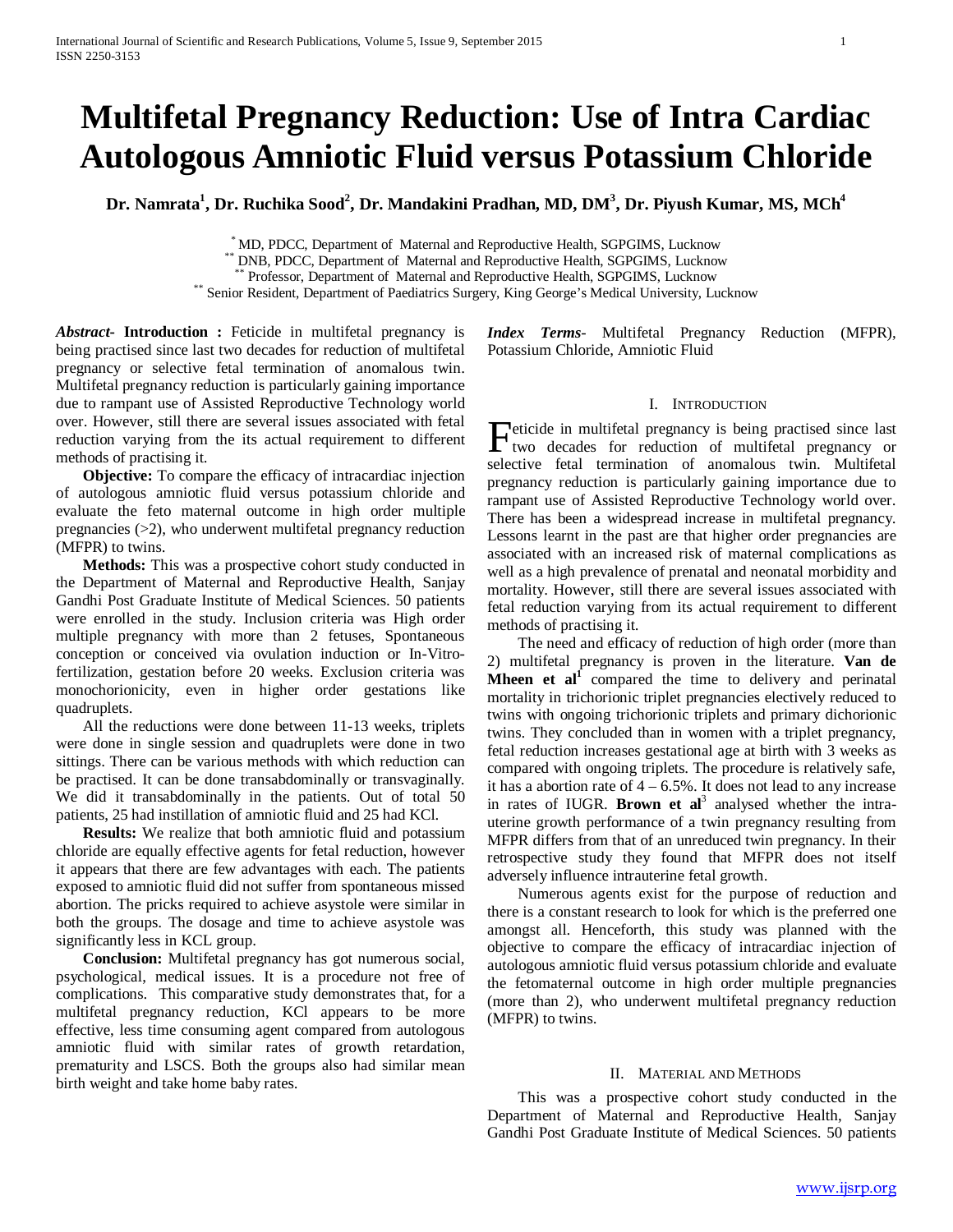were enrolled in the study. Inclusion criteria were high order multiple pregnancies with more than 2 fetuses, Spontaneous conception or conceived via ovulation induction or In-Vitrofertilization, gestation before 20 weeks.

 Exclusion criteria were monochorionicity, even in higher order gestations like quadruplets. The first step began with the counselling and guiding patients when making decisions regarding multifetal pregnancy reduction which included the various risks associated of multifetal pregnancy, the possible medical benefits of multifetal pregnancy reduction, and the complex ethical issues inherent in decisions regarding the use of multifetal pregnancy reduction.

 It was the autonomous decision of the patient who must balance the relative importance of the medical, ethical, religious, and socioeconomic determinants and pursue the best course of action for her situation.

 All the reductions were done between 11-13 weeks, triplets were done in single session and quadruplets were done in two sittings.

 There can be various methods with which reduction can be practised. It can be done transabdominally or transvaginally. We did it transabdominally in the patients. Out of total 50 patients, 25 had instillation of amniotic fluid and 25 had KCl.

 The reduction procedure consisted of intrathoracic KCl or autologous amniotic fluid injection into the area of fetal heart. The fetus with largest NT, smallest CRL, any suspicious morphology or obvious defect and farthest from the internal os was the preferred one to be reduced.

 Maternal abdomen was prepped and draped, operator and assistant scrubed and gowned. Ultrasound transducer placed in a sterile probe cover. Ultrasonographic guidance (voluson S8, GE healthcare) was used to insert a heparinised 20 gauge spinal needle into the thorax of the fetus to be aborted, and  $0.5 - 2$  ml  $(2)$ mEq/ml) of KCL was injected. If cardiac activity persisted after initial 0.5 ml, additional Kcl was administered.

 In the amniotic fluid group, amniotic fluid was aspirated or drained first to fill the puncture needle until 0.5 mL of amniotic fluid<sup>13</sup> was loaded in a 1-mL syringe. The needle was then advanced into the intrathoracic cavity. We injected 0.1-mL amniotic fluid each time and wait for 2 minutes to repeat until heartbeat ceased immediately.

The dosage of Kcl is comparative to other studies<sup>10,11,12</sup> who also used 4 to 8 mEq KCl .

 The fetus was monitored by sonography until its heart stopped beating. Total cessation of heartbeat was observed for 5 min to ascertain asystole before removal of needle. Contrary to other studies<sup>11</sup> postoperative oral antibiotics (ampillicin 500mg thrice daily) was given for 5 days. Additionally intramuscular progesterone 500 mg was also given. Ultrasound ere done before discharging the patient the patient from daycare to ensure success of procedure and to evaluate any evidence of sub chorionic bleeding and assessment of viability of remaining foetuses.

 Patients returned for follow-up ultrasonography within 1 week of the procedure. The results of the follow-up ultrasound were recorded and pregnancy outcome information was collected in each case.

#### III. RESULTS

 This was prospective cohort study, a total of 50 patients were enrolled in the study. 25 patients had amniotic fluid instillation and 25 had potassium chloride instillation. Both the groups had similar baseline characteristics. Age of the pregnant women varied between 27-33 years with mean age of patients was 33 years. There were 2 quadruplets in amniotic fluid group and 3 in KCL group. Gestational age at time of procedure ranged between 10 weeks  $\pm$  4 days to 13 weeks  $\pm$  4 days with mean gestational age of 11 weeks 4 days in amniotic fluid group and 11 weeks 6 days in potassium chloride group.

 We realize that both amniotic fluid and potassium chloride are equally effective agents for fetal reduction; however it appears that there are few advantages with each. The patients exposed to amniotic fluid did not suffer from spontaneous missed abortion . The number of pricks required to achieve asystole were similar in both the groups (Figure2, table 1)

 The dosage and the time required to achieve asystole was significantly lesser in potassium chloride group (Figure3, 4, table 2). This appeared probably because of tamponade like affect of amniotic fluid which requires higher dosage compared to KCL which acts with its ion like affect on heart causing cardiac arrest.

 **Statistical Analysis:** Data was analyzed using Statistical Package for Social Sciences (SPSS) version 15.0. Chi-square test and Independent samples't'-test was used to analyze the data. A "p" value less than 0.05 indicated a significant association.

 Follow up of the patients showed three cases of spotting (which was managed conservatively) and one complete abortion (18wk quadruplet, which also had component of cervical incompetence) and no cases of missed abortion in amniotic fluid group. There were two cases of spotting which was managed conservatively and one case of missed abortion in KCL group both of which was not statistically significant. Two cases showed slight atypical presentation, one had irregular heart rate for 1 hr and finally asystole was achieved with additional 0.1ml and total of 0.3 ml. The other case had repeat procedure as fetal heart reappeared after 15min and 0.2ml was again injected.

 There rates of were 2 cases of preterm delivery less than 32 weeks, 1 case of intrauterine death and 3 cases of discordant twins with IUGR in amniotic fluid group which was not significantly different from KCL group.

Mean gestational age at delivery was 35 weeks  $\pm$  7 days in amniotic fluid group and 36 weeks  $\pm$  7 days in potassium chloride group and both the groups had almost similar take home baby rate of 85 %. The mean  $(+/-SD)$  birth weight was  $1.840+/-$ 200.44 g in amniotic fluid group and 1.832+/- 230.44 g in potassium chloride group ( Table 3).

## IV. DISCUSSION

 Multifetal pregnancy reduction (MFPR) is an effective therapeutic option which reduces the maternal, prenatal, neonatal morbidity and mortality associated with multifetal pregnancies, most important being prematurity.

 First trimester transabdominal or transvaginal fetal reduction is a now a recommended and effective alternative for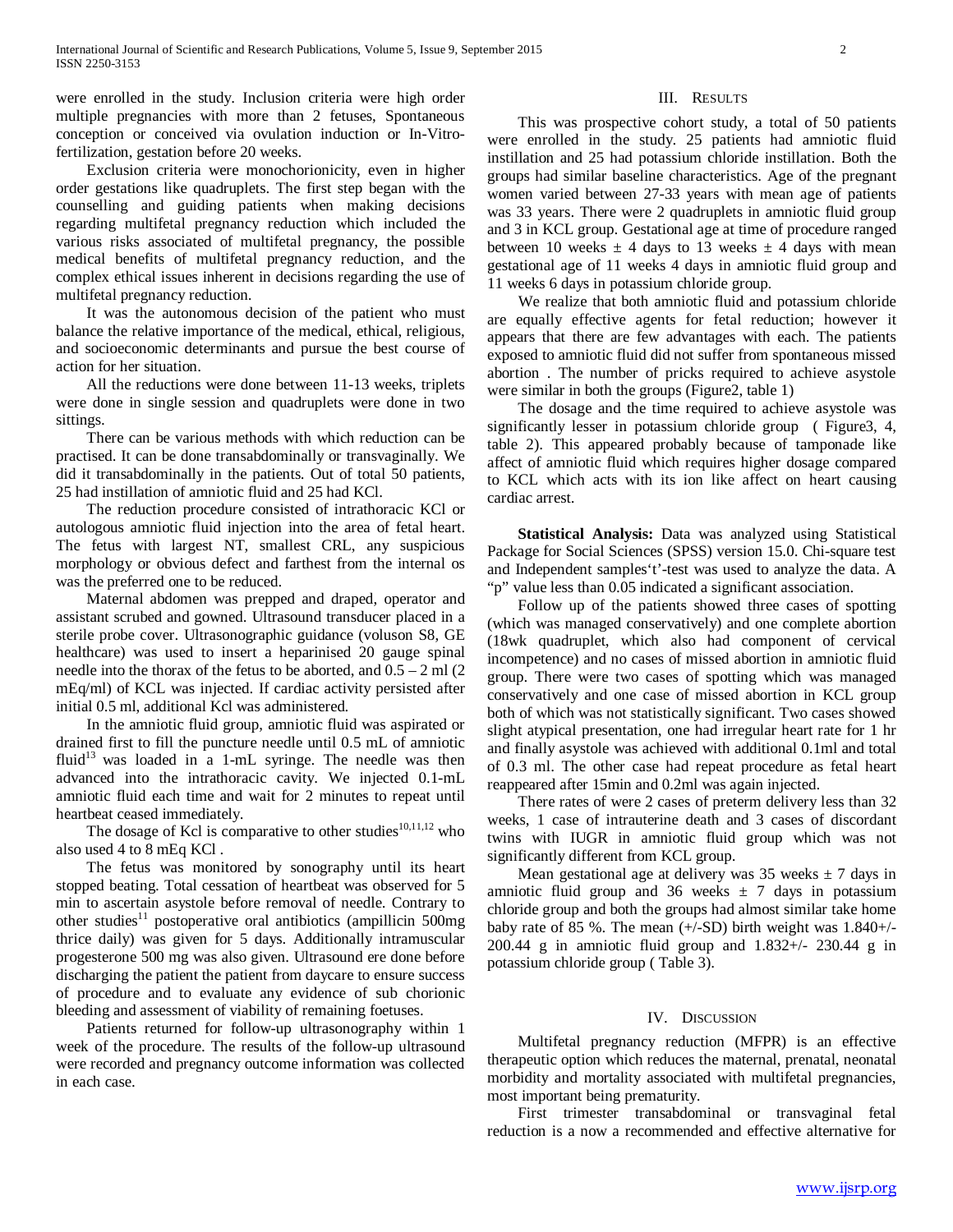the management of multifetal pregnancy in assisted reproduction technique. There is constant increment in the literature regarding the methods and agents.

 Various agents used are autologous amniotic fluid, potassium chloride, lidnocaine and air embolism etc. Furthermore, there are modifications like elimination of use of any agent at all. Embryo aspiration and cardiac puncture have been reported with favorable outcomes, but it may be technically difficult or time-consuming at later gestational ages (4,9). On the contrary, intrathoracic injection of a toxic substance to block fetal blood flow would be less complicated and less timeconsuming. Air embolism has been employed in fetal reduction, but the acoustic disturbance makes ultrasound images unclear. In this study, we injected amniotic fluid compared to KCL in efficacy particularly regarding dose and time to achieve asystole.

 **Mansour RT et al<sup>9</sup>** modified the technique of multifetal pregnancy reduction and studied the outcome .Cases were75 patients with high-order multiple pregnancies resulting from assisted reproduction. Controls were 40 nonreduced twin pregnancies and 22 high-order multiple gestations. Transvaginal ultrasonically guided multifetal pregnancy reduction was performed. The first 30 cases were done using KCl as a cardiotoxic agent. The modified technique was used for the last 45 cases at an earlier gestational age (approximately 7 weeks) by eliminating the use of KCI and by aspirating the embryonic parts. Using the modified technique, the miscarriage rate was 8.8% and 41 patients delivered between 32 and 39 weeks of gestation (mean+/-SD,  $36.9+/-2.45$  weeks). The mean  $(+/-SD)$  birth weight was 2,450.51+/-235.44 g. The miscarriage rate, fetal wastage rate, mean gestational age, and mean birth weight were similar in reduced and nonreduced twins and were significantly better than in non-reduced triplets and quadruplets. According to them, modified technique of multifetal pregnancy reduction by aspiration of embryonic parts significantly improved outcomes, which were similar to those of non-reduced twins resulting from assisted reproduction and significantly better than those of nonreduced triplets and quadruplets.

 Intracardiac puncture without injection of any agent has also been reported by G Iberico et al<sup>4</sup>, in which they performed an intracardiac embryo puncture until asystole is verified, without the injection of any substances. Any aspiration of embryo tissues or amniotic fluid was avoided. A total of 149 multifetal pregnancies was reduced to twins  $(n = 134)$  or singletons  $(n = 134)$ 15) at early gestational age  $(7.8 \pm 0.8 \text{ weeks})$ . Eleven cases (7.3%) of miscarriage, two cases (1.3%) of chorioamnionitis, and seventeen cases (11.4%) of transient spotting were recorded as postoperative complications. Vanishing of one embryo occurred in four cases (3.0%) of those reduced to twins. The baby takehome rate was 89.5% for twins and 80.0% for singletons. These studies show that early transvaginal intracardiac embryo puncture is an effective and safe technique.

 The said disadvantage of reduction at this early gestation is that at a fact that some foetuses might spontaneously die and vanish without any intervention and additionally at around 11- 12 weeks we get an opportunity to see for nuchal thickness and few malformations which could guide us in choosing the fetus most prone for aneuploidy or malformation.

 The use of potassium chloride has been reported in literature both intracardiac and intracranial. **Lembet A et al**<sup>6</sup> for the first

time in 2009 reported case series describing the technique of intracranial injection of potassium chloride during MFPR. In certain cases of MFPR, where difficulty is encountered in reaching the thorax due to the fetal position as well as the location of membranes and placenta, an alternative approach may be the insertion of the needle to the fetal cranium. This approach enables a technically easier procedure than the intrathoracic approach.

Recently in 2013, **Li R et al<sup>7</sup>** assess the effectiveness and feasibility of transabdominal intracranial KCl injection as an alternative to intrathoracic KCl injection for multifetal pregnancy reduction (MFPR) in the early second trimester. Amongst 40 cases who underwent fetal reduction between 12 and 18 weeks of gestation, 16 cases had intracranial injection and 24 cases had intrathoracic injection. Theses groups were compared for clinical procedures and outcomes. Intracranial injection needed significantly fewer punctures for each fetus than intrathoracic did  $(1.1 \pm 0.2 \text{ vs. } 1.4 \pm 0.6)$ , but both groups received similar doses of KCl  $(2.6 \pm 0.8 \text{ ml vs. } 2.6 \pm 1.2 \text{ ml per fetus})$ . All cases succeeded in the first procedure, with no heartbeat recovery. The two groups had similar miscarriage rates and gestational ages at delivery. MFPR by intracranial KCl injection was as effective as, but an easier procedure than intrathoracic KCl injection between 12 and 18 weeks of gestation according to their study.

 We performed technique for MFPR by fetal transthoracic intracardiac injection of potassium chloride and autologous amniotic fluid. To our knowledge this kind of comparative study is never reported in the available literature. We found that potassium chloride has significantly lesser dose requirement and shortens time period to achieve asystole compared to amniotic fluid. Other parameters and outcome in both the groups were similar. **Shang-Gwo Horng et al<sup>13</sup>** had reported the only case reports of two triplet pregnancies containing monochorionic twins in which dichorionic twins were successfully preserved after sacrificing one of the monochorionic twins by employing amniotic fluid tamponade. The first case had preterm premature rupture of membranes (PPROM) occurred at 25 weeks of gestation. Both female fetuses failed to survive. In the second case, two healthy babies were delivered by cesarean section at 36 weeks of gestation. The female baby weighed 2100 gm and the male baby 2600 gm, respectively.

 Compared to intracardiac amniotic fluid, intracardaic injection of Kcl is a modality being practised since long. Long back in 1991, **Donner et al** <sup>8</sup> did multifetal pregnancy reductions during the first trimester of pregnancy in 26 patients. Transabdominal intrathoracic KCl injections were performed in 23 cases, and transcervical aspirations in 3 cases. There were 4 miscarriages (15%) during the second trimester, 18 pregnancies ended in 33 births, 4 pregnancies are going on uneventfully and are beyond 32 weeks. There was no maternal morbidity related to the procedure; fetal morbidity has been mild. Studies have shown an equal efficacy and loss rates between transabdominal versus transvaginal intracardiac Kcl injection technique for fetal reduction $11$ .

 If we look upon the transabdominal methods, **[Berkowitz](http://www.ncbi.nlm.nih.gov/pubmed?term=Berkowitz%20RL%5BAuthor%5D&cauthor=true&cauthor_uid=8333448)  [RL](http://www.ncbi.nlm.nih.gov/pubmed?term=Berkowitz%20RL%5BAuthor%5D&cauthor=true&cauthor_uid=8333448)** et al<sup>10</sup> presented the outcome of 200 consecutive multifetal pregnancies in whom procedures were performed in the first trimester by the transabdominal injection of potassium chloride. At the time of the procedure 88 women had triplets, 89 had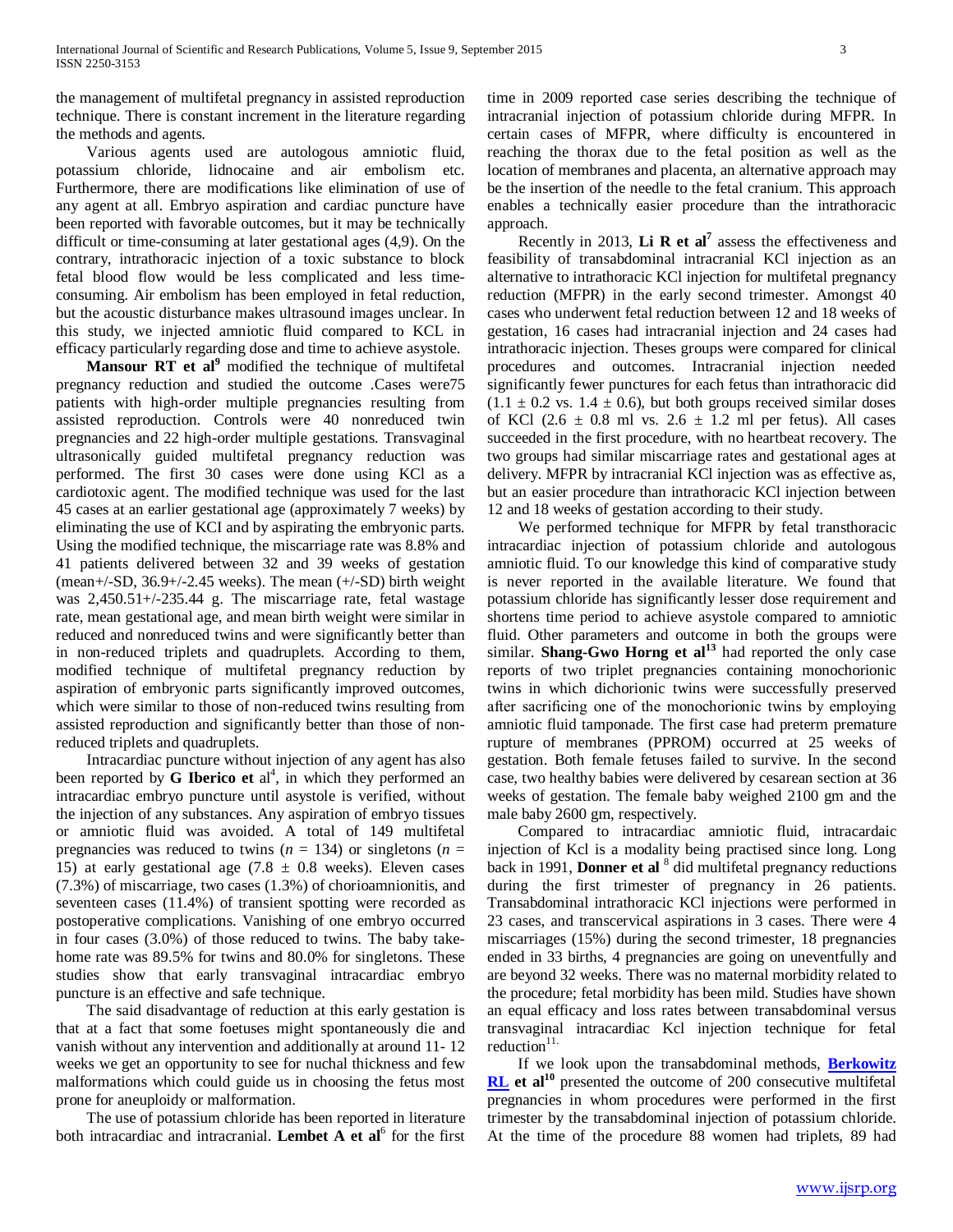quadruplets, 16 had quintuplets, and 7 had from 6 to 9 fetuses. These pregnancies were reduced to 189 sets of twins, 5 sets of triplets, and 6 singletons. Reductions to triplets were done at the patient's request, and reductions to singletons were only done for medical indications. There were no cases of chorioamnionitis or other maternal complications attributable to the procedure. A total of 181 women were delivered of one or more live infants after 24 weeks' gestation, and 19 (9.5%) lost all of their foetuses before that time. The mean gestational age for all women delivered after 24 weeks was 35.7 weeks. The mean gestational age at delivery varied inversely with the initial number of fetuses, from 36.1 weeks for women who presented with triplets to 33.8 weeks for those who had 6 or more foetuses. 16 of the 19 complete pregnancy losses occurred more than 4 weeks after the reduction procedure had been performed. The loss rates were 7.9% for those who presented with 3 or 4 foetuses, 12.5% for those with 5, and 42.9% for those with more than 6 and this trend was statistically significant. Two neonates died in the first week of life and one died at 10 months of age as a consequence of the squeal of severe prematurity. Only two surviving infants have shown evidence of chronic morbidity related to early delivery, and all of the others are developing normally. The incidence of intrauterine growth retardation was not increased over that anticipated in a population of twins.

 As far as monochorionicity is concerned, it accounts for 30% of multiple pregnancies which occur at a significantly higher rate after ART procedures and could be an important complication after IVF-ICSI treatment. In our study we strictly believed in the fact that agent use to reduce fetus can affect the remaining one in a monochorionic pregnancy owing to the very unique vascular anastamosis seen in majority of monochorionic pregnancies and hence it was considered a contraindication for the procedure. Literature however has case reports for reduction being done in monochorionic pregnancies as well. Li Y et al <sup>5</sup> reported a dichorionic quadramniotic quadruple gestation with monochorionic triamniotic triplets after intracytoplasmic sperm injection (ICSI) treatment and transfer of two embryos. After extensive counseling, selective reduction of two of monochorionic triamniotic triplets was done and a twin pregnancy remained. Reduction of monochorionic foetuses can be safer in higher order multifetal pregnancies where we actually reduce both twins of monochorionic pair**. Carol B. Benson et**  al<sup>12</sup> reduced three quadruplet and two quintuplet gestations, each with a monochorionic pair of foetuses. In all the cases, reduction was performed by injecting one of the monochorionic pair with potassium chloride.

## V. CONCLUSION

 Multifetal pregnancy has got numerous social, psychological, medical issues. It is a procedure not free of complications. ACOG has released a new committee statement<sup>2</sup> in February 2013 replacing the previous one in 2007 which clearly states that Fertility treatments have contributed significantly to the increase in multifetal pregnancies. The first approach to the problem of multifetal pregnancies should be prevention, and strategies to limit multifetal pregnancies, especially high-order multifetal pregnancies, should be practiced by all physicians who treat women for infertility.

 This comparative study demonstrates that, for a multifetal pregnancy reduction, KCl appears to be more effective, less time consuming agent compared from autologous amniotic fluid with similar rates of growth retardation, prematurity and LSCS. Both the groups also had similar mean birth weight and take home baby rates.

#### **REFERENCES**

- [1] Am J Obstet Gynecol. 2014 Apr 22. pii: S0002-9378(14)00383-4. doi: 10.1016/j.ajog.2014.04.023.
- [2] ACOG committee opinion, number 553, February 2013.
- [3] Brown R et al. Acta Obstet Gynecol Scand. 2013 Mar;92(3):342-5.
- [4] G Iberico et al, Human Reproduction, 2000 volume 15, issue 10, 2228- 2233.
- [5] Li Y et al. Fertility Sterility 2009 Dec; 92(6):2038.e13-5.
- [6] Lembet A et al. Fetal Diagnosis and Therapy. 2009; 26(3):134-6..
- [7] Li R et al. Fetal Diagnosis and Therapy. 2013; 34(1):26-30.
- [8] Donner C et al. European Journal of obstetric gynecology and reproductive biology, 1991 Feb 25; 38(3):183-7.
- [9] Mansour RT et al, Fertility Sterility. 1999 Feb;71(2):380-4
- [10] Berkowitz RL et al. Americal Journal of obstetrics and gynecology. 1993 Jul; 169(1):17-21.
- [11] Timor- Tritsch et al. Americal Journal of obstetrics and gynecology. Vol 1993 march;168(3):799-801.
- [12] Carol B. Benson et al. J Ultrasound Med 17:447–449, 1998
- [13] Shang-Gwo Horng et al. Journal of Assisted Reproduction and Genetics, Vol. 21, No. 9, September 2004.

#### AUTHORS

**First Author** – Author name, qualifications, associated institute (if any) and email address.

**Second Author** – Author name, qualifications, associated institute (if any) and email address.

**Third Author** – Author name, qualifications, associated institute (if any) and email address.

**Correspondence Author** – Author name, email address, alternate email address (if any), contact number.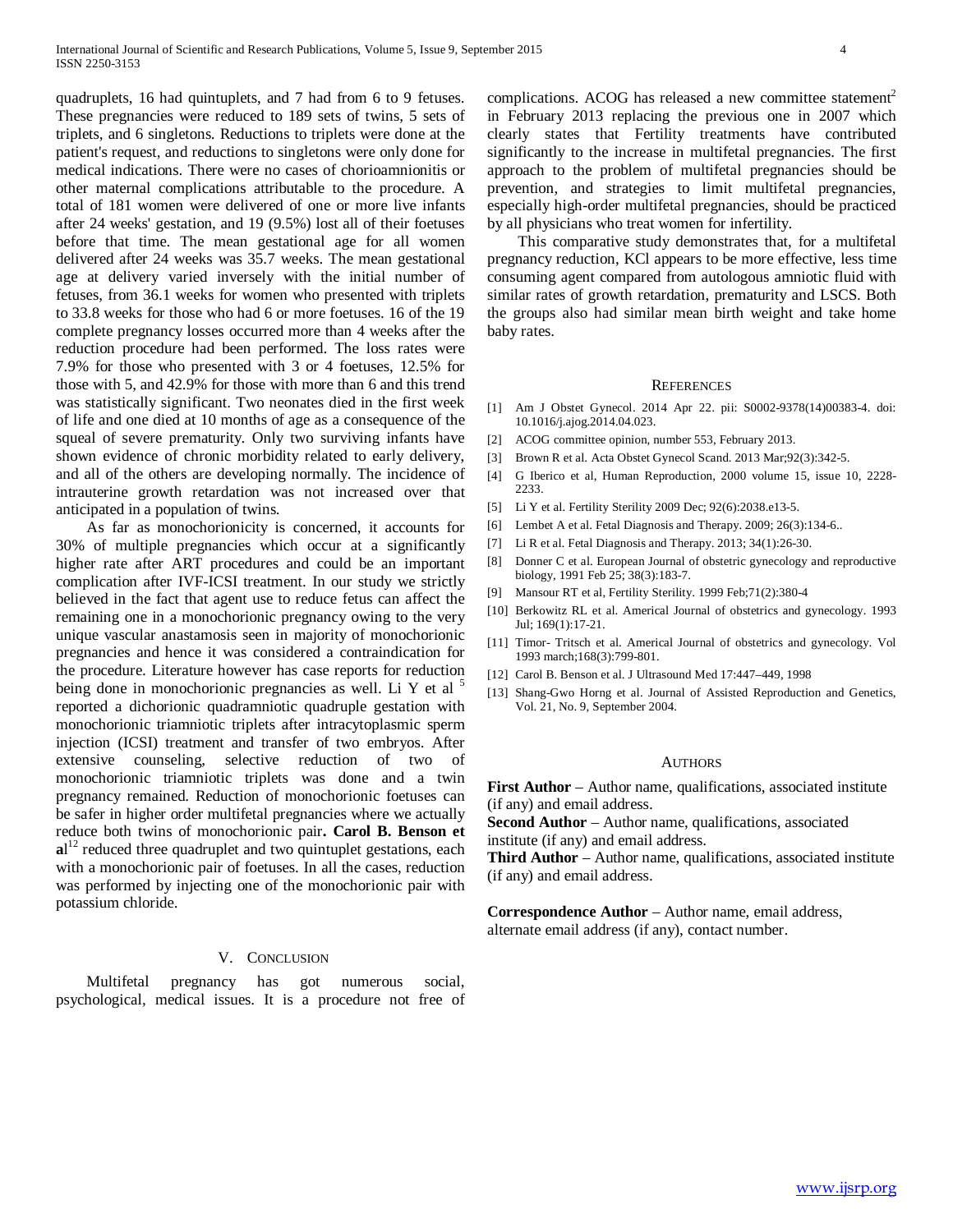|        | $KCl$ (n=25) |               | Amniotic Fluid (n=25) |       |
|--------|--------------|---------------|-----------------------|-------|
| Pricks | No.          | $\frac{0}{0}$ | No.                   | $\%$  |
|        | 16           | 64.00         | 13                    | 52.00 |
|        |              | 32.00         | 10                    | 40.00 |
|        |              | 4.00          |                       | 8.00  |

 $\chi^2$ =0.866 (df=2); p=0.649 (NS)

## **Table 1: Comparison of number of pricks required**

|      | Agent          |    | Mean   | Std. Deviation |                    |
|------|----------------|----|--------|----------------|--------------------|
|      |                |    |        |                |                    |
| Dose | KCl            | 25 | .3360  | .13503         | $t=5.162; p<0.001$ |
|      | Amniotic fluid | 25 | .5680  | .17963         | (S)                |
| Time | KCl            | 23 | 3.4130 | 1.22151        | t=4.938; $p<0.001$ |
|      | Amniotic fluid | 25 | 5.6400 | 1.81728        |                    |

## **Table 2: Comparison of dosage and timing**

| Parameters                     | Amniotic fluid ( $n = 25$ )   | $KCL$ (n = 25)                 |  |
|--------------------------------|-------------------------------|--------------------------------|--|
|                                | Delivered $N = 18$            | Delivered $N = 17$             |  |
|                                | Aborted / missed/ IUD $n = 1$ | Aborted / missed / IUD $n = 1$ |  |
| Mean maternal age at procedure | $33.6 +/- 3.4$                | $32.6 +/- 3.4$                 |  |
| Loss of entire pregnancy       | $1(4\%)$                      | $1(4\%)$                       |  |
| Inj. Betamethasone coverage    | 100%                          | $100\%$                        |  |
| Gestational age of delivery    | $<$ 32wk 2                    | 2                              |  |
|                                | 32wk1 d -34wk 1               | 2                              |  |
|                                | 34wk1d -37wk 12               | 11                             |  |
|                                | $>37$ wk 2                    |                                |  |
| Mode of Delivery               | LSCS $(10/10)=100\%$          | LSCS $(10/10)=100\%$           |  |
| Mean Gestational age           | 35 weeks $\pm$ 7 days         | 35 weeks $\pm$ 7 days          |  |
|                                |                               |                                |  |
| 20 neonates delivered          | Amniotic fluid                | Potassium chloride             |  |
| Neonatal mortality             | 1(5%)                         | 1(5%)                          |  |
| Mean Birth wt.                 | $1.840 + (-200.44)$ g         | $1.832 + (-230.44)$ g          |  |
| Average stay in NICU           | $6+/2.5$ days                 | $7 + (-2.8)$ days              |  |
| Requirement of Ventilator      | $2(1.1kg$ bwt.)               | $2(1.2 \text{ kg})$            |  |

**Table 3 : Outcome (35 out of 50 patients have delivered 15 ongoing pregnancies)**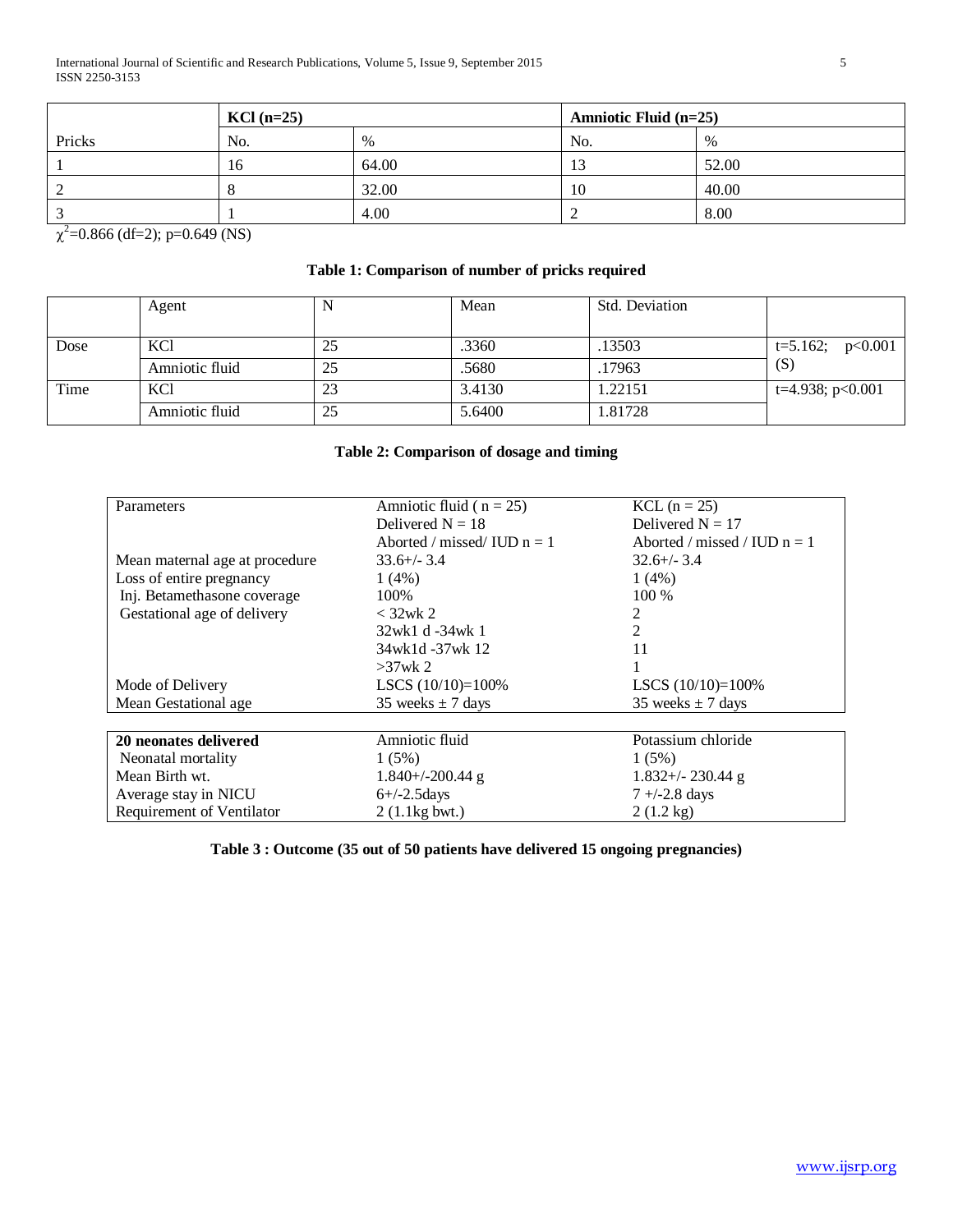

**Figure 3. The dosage required to achieve asystole was significantly lesser in potassium chloride group**